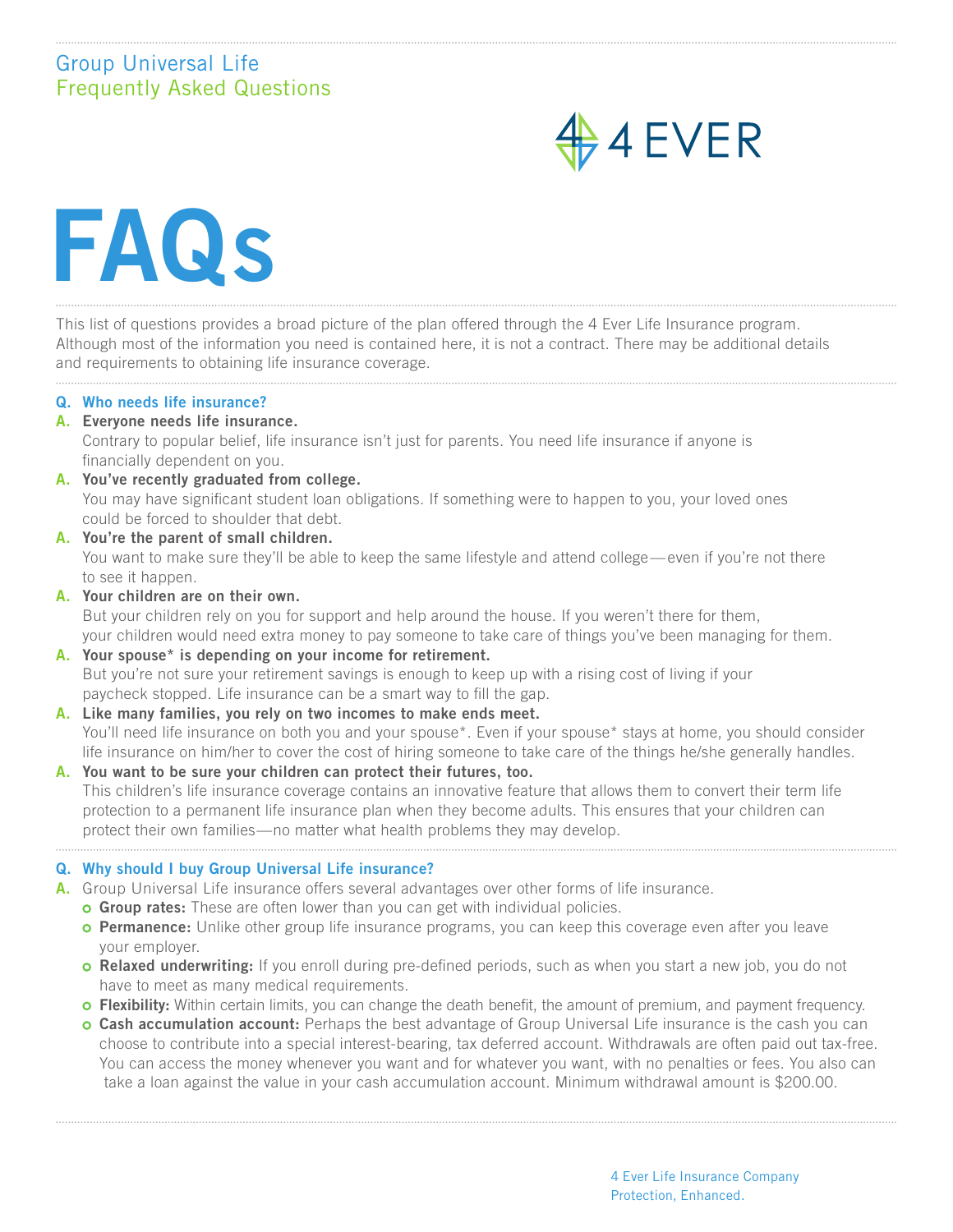# Group Universal Life Frequently Asked Questions (continued)



# Q. Who can enroll?

- A. You can enroll if you:
	- Are a full-time or eligible part-time employee subject to your employer's guidelines.
	- **o** Are actively at work on both the date the enrollment form is signed and the effective date of coverage.
	- **o** Meet the eligibility requirements on the enrollment form.
	- o Are a U.S. citizen or U.S. permanent resident.
- A. If you can enroll, you can also enroll these family members:
	- o Your legal spouse\*. You can enroll your spouse\* only if you enroll.
	- **o** Your children or those of your spouse\* at least 14 days of age but under 26 years of age.

# Q. What are the special features?

In addition to the advantages of Group Universal Life over other life insurance options, this plan offers even more special benefits.

- **G** Group rates: These are often lower than you can get with individual policies.
- **o Portability:** Unlike other group life insurance programs, you can keep this coverage even after you leave your employer.
- **o Relaxed underwriting:** If you enroll during pre-defined periods, such as when you start a new job, you do not have to meet as many medical requirements.
- **o Flexibility:** Within certain limits, you can change the death benefit, the amount of premium, and payment frequency.
- o Cash accumulation: Perhaps the best advantage of Group Universal Life insurance is the cash you can choose to contribute into a special interest-bearing, tax deferred account. Withdrawals are often paid out tax-free. You can access the money whenever you want and for whatever you want, with no penalties or fees. You also can take a loan against the value in your cash accumulation account. Minimum withdrawal amount is \$200.00.
- **O Automatic Coverage Increase:** Your employee coverage will automatically increase as your annual base salary increases. Automatic increases are calculated once each calendar year.
- **Children's Portability Privilege:** When your child reaches age 26, and is no longer eligible for child coverage, he or she can apply for an increase in coverage up to five times the \$10,000 children's rider, as long as the group policy is still in effect. The child will be issued a Group Universal Life certificate and will be eligible to contribute to their own cash accumulation account. The request for coverage must be made by writing to Mercer Health & Benefits Administration, LLC within 90 days of the date the child is no longer eligible for child coverage. A child conversion is not available for a disabled child. Children's coverage may be continued for a disabled child as a rider to the existing adult Group Universal Life certificate. The dependent rider may remain in effect as long as the employee or spouse\* maintains coverage. Please contact Mercer Health & Benefits Administration, LLC to request continued coverage for a disabled child.

## Q. How much life insurance can I get?

- A. You can enroll in coverage amounts equal to 1.0, 1.5, 2.0, 2.5, 3.0, 3.5, 4.0, 4.5, 5.0, 5.5 or 6.0 times your annual base salary, subject to a minimum amount of \$10,000 and a maximum of \$1,500,000.
	- You can enroll your spouse\* in any amount between \$10,000 and \$100,000 in increments of \$1,000.
	- **o** Please note that coverage on your spouse<sup>\*</sup> cannot exceed 2 times employee annual base salary.
	- **o** You can enroll your children, who are at least 14 days of age but under 26 years of age, in the following benefit amount(s): \$10,000.

## Q. How much will the coverage cost?

A. Your cost is based on several factors including your age, tobacco use, any special features you select, and the amount of coverage you want. There's a Premium Rate Chart located on our website. To calculate your premium rate(s) select either the Tobacco or Non-Tobacco User set of rates that apply to you; and locate the rate applicable to your age as of the prior 1/1.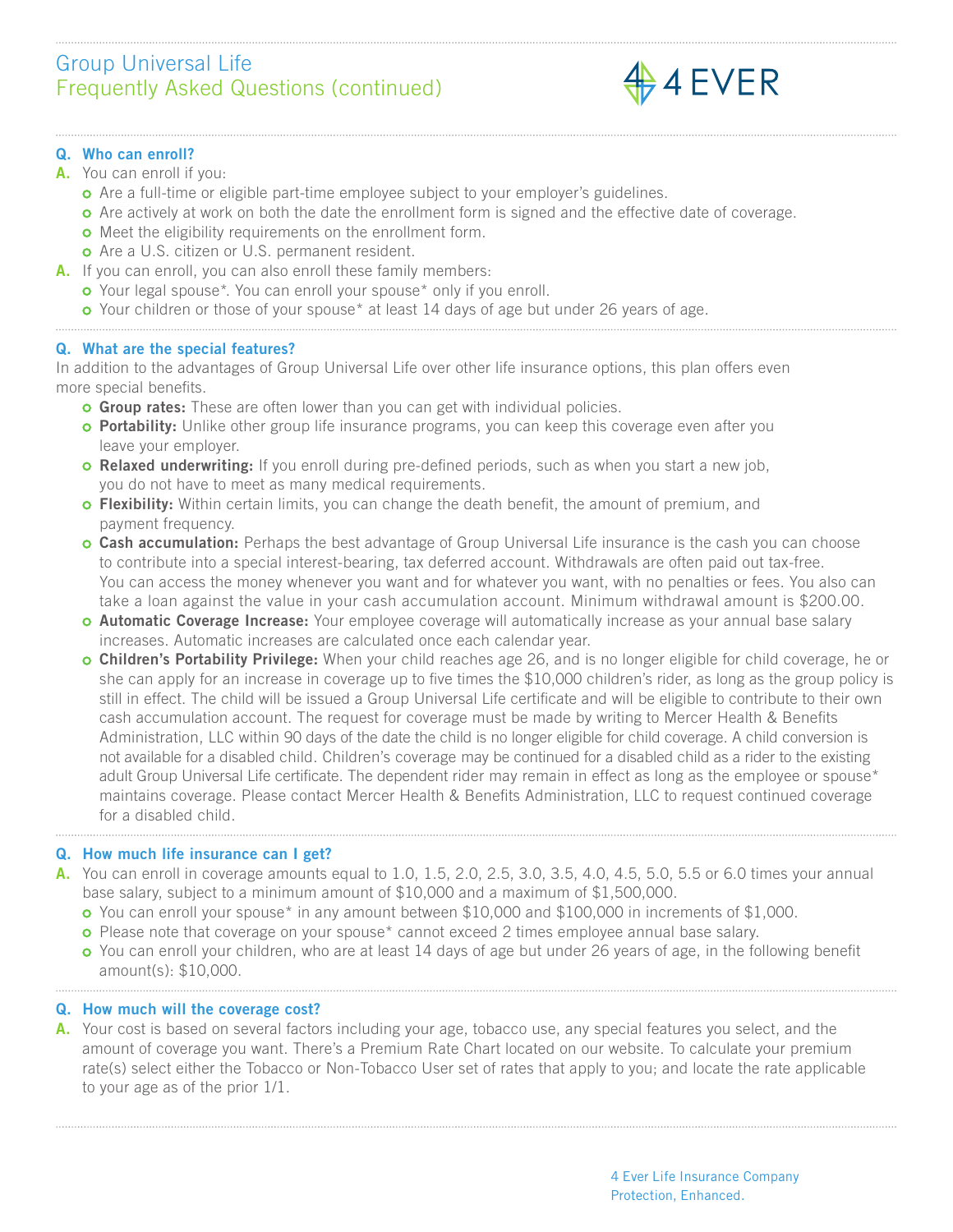# Group Universal Life Frequently Asked Questions (continued)



## Q. When can I enroll?

#### A. You can enroll as follows:

- o Newly hired employees can apply within 31 days of their initial eligibility date.
	- This is the perfect time to take advantage of the opportunity to apply for conditional guarantee issued amounts up to 3 times your annual base salary up to a maximum of \$500,000.
	- You may also apply for coverage amounts from 3.5 times up to 6 times your annual base salary up to a maximum of \$1,500,000, with full medical underwriting.
- **o** Late entrants can also apply after their initial eligibility period has expired; however, they will have to undergo full medical underwriting.
- **o** Within 31 days of marriage.
- o Within 45 days of the birth or adoption of your first child.
- **O** During special designated open enrollment periods where uninsured employees can apply for the first time and insured employees can elect higher levels of coverage with limited medical underwriting requirements.

## Q. When would my coverage start?

- A. If evidence of good health is required... Coverage is effective on the first of the month after coverage is approved by 4 Ever Life Insurance Company and in which payroll deduction begins.
- A. If evidence of good health is not required... Coverage is effective the first day of the month in which your first payroll deduction begins.

## Q. Do I have to meet any medical requirements?

- A. If you do not enroll yourself and your eligible family members when first eligible or during a special enrollment period, you will be required to answer some health questions and be approved by 4 Ever Life Insurance Company before coverage can begin.
- A. If you enroll when first eligible:
	- You can get up to 3 times annual base salary to a maximum of \$500,000.
	- **o** You can get up to \$20,000 for your spouse\*, under age 65.

## Q. Can I keep this insurance if I leave Blue Cross and/or Blue Shield?

A. Your Group Universal Life coverage is yours even if you leave the company as long as the group policy is in effect. You will be billed directly. Any additional contributions you make to the cash accumulation account may also be included in this payment.

## Q. \*How does 4 Ever Life define Spouse?

A. Spouse definition: means your spouse in a legally recognized union of two people. Spouse includes your civil union and domestic partner.

## Q. What flexible options are available to the insured?

- A. There are two:
	- **o Accidental Death Benefit:** An additional amount of insurance equal to the life insurance coverage amount paid to the beneficiary if death occurs as a result of a covered accident.
	- **Cash Accumulation Account (CAA):** Cash that an employee or spouse<sup>\*</sup> contributes to their CAA (over and above the cost of life insurance coverage) that accumulates and earns tax-deferred interest at very competitive rates. Contributions may be made through payroll deductions or direct lump sum deposits.

## Q. How much can I contribute to the Cash Accumulation Account (CAA)?

A. The maximum amount of your contribution is based on IRS regulations that include both your age and the amount of life insurance coverage you elect. Refer to the rate chart provided on our website.

## Q. Are there IRS limitations on the deposit amounts?

A. Yes, contact Mercer Health & Benefits Administration, LLC at 800-621-2358 for the maximum guideline limits.